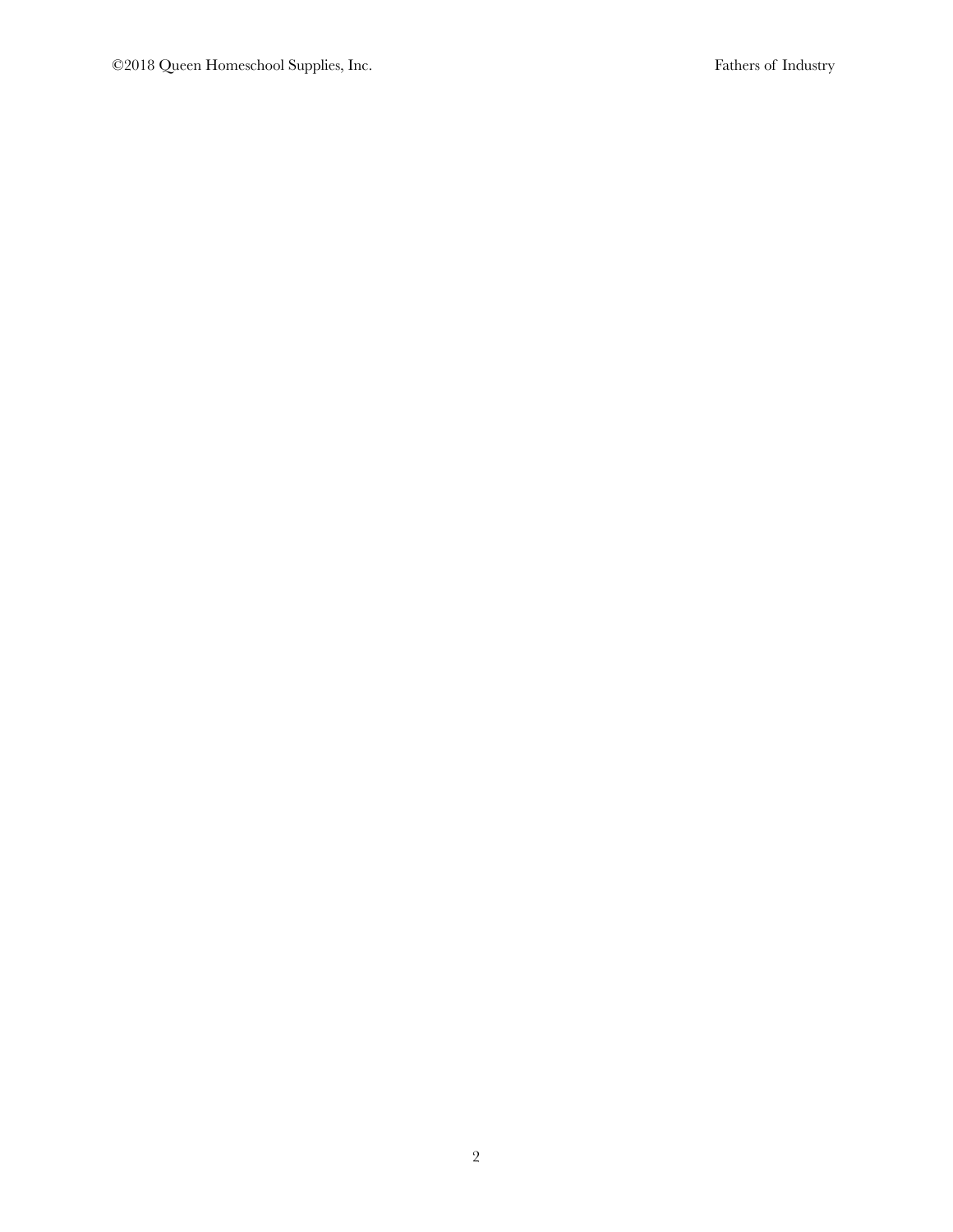## D*ear Reader,*

"*e populari*# *of our best-se*\$*ing "Discovering Nature and Science" curriculum series for children caused us to take another look at the way we taught history.* 

H*aving always used* '*e living book approach recommended by Charlo*)*e Mason, we enjoyed* '*e* \**eedom* '*at* '*is simple me*'*od gave us, and found it qui*+ *easy* & *add in addi*,*onal ac*,*vi*,*es for our children which focused around* '*e* ,*me period in which we* f*ound ourselves immersed - but* '*en, as publishers, we found* '*at many of our* c*us*&*mers s*.*uggled wi*' *pu*)*ing* &*ge*'*er addi*,*onal ac*,*vi*,*es and resources, such as discussion questions, further researching and writing, and the occasional activity to go along* with the study of history.

A*s a homeschooling mom myself, I must admit,* '*e* '*ought of not having* & *come up* w*i*' *ideas* & *supplement every day of* '*e school year was appealing* & *me as we*\$*. And* s*o, as usual, I* &*ok it upon myself* & *put* &*ge*'*er a his*&*ry curriculum* '*at would keep* 3*e focus on Charlo*)*e Mason's philosophy of using living books as a base, while integrating* some of the other activities our customers were asking for.

This series is the result of our efforts. I pray you find them rewarding, simple to use, and *a brea*' *of* \**esh air in* '*e world of homeschool his*&*ry curriculum.*

I*n Christ's Service,*

S*andi Quee*n A*u*'*or and Publishe*r *2016*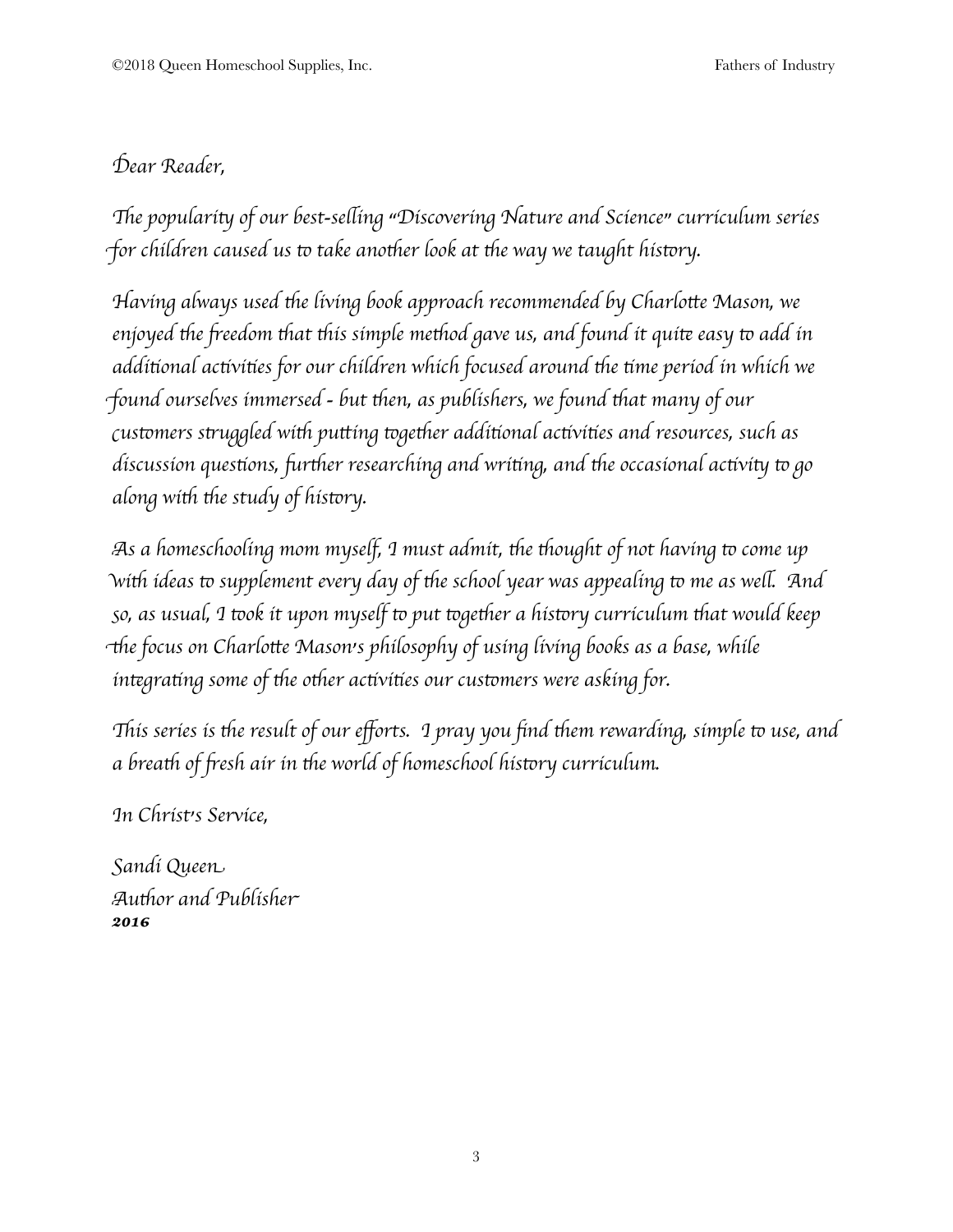#### **How to Use:**

Like all the curriculum we publish, this series is set up very simply, and may be used by students of a variety of ages. Each volume focuses on a different time period in history, and each week's lesson has a true history story to introduce the week's lesson.

On Mondays, your child will learn new vocabulary words pertinent to understanding the history of the chosen time period. On Tuesday, he will read the chapter for that week, where the new history lesson is introduced. The rest of that week is spent digging more deeply into the chosen time period through lessons in researching, writing, building a timeline, and other activities that help bring your chosen time period to life. When building the timeline, since stories may not always be in chronological order, you will place them according to their time in history, allowing the student to see the overlap of different people and events. Each new lesson begins a new week. It's truly that simple.

To use with children of different ages, because the book is consumable and may not be photocopied, each child will need his own book to write in. You may copy the timeline pictures if you don't want to cut them out of your student's book. For younger children, you may choose to help them with their vocabulary words and researching, and to keep it minimal. You may also choose to do the writing assignments as narrations by having your young child narrate (tell back) to you what he has learned from your researching together, and then you can write down what he tells you.

For the student who is older and able to do the researching and writing portions, this book may be used independently if you wish. Because he is more capable, more will be expected of him in his writing. Our intent is to keep things engaging and enjoyable, and simple for families. Using multiple copies of the same book for multiple ages allows for simplicity, and it's always nice when you can all be studying the same thing at the same time, even though everyone is working at his own level.

#### **For Additional Enhancement:**

We publish another series called "Observing History Through Picture Study," which are different sets of full color paintings, each painted during a specific time period by artists of that time period. Each painting depicts something from everyday life during that era, and really helps bring your chosen time period to life by giving beautiful visual representation. A study guide is included which tells more about each painting, its artist, what is going on in the painting, and how that pertains to life during that time in history. While not mandatory to use with this series, it does make a nice addition.

There is also a list of additional resources in the back, which are purely optional, but will enhance the study of this time period if you should choose to add them.

And now ... let us begin.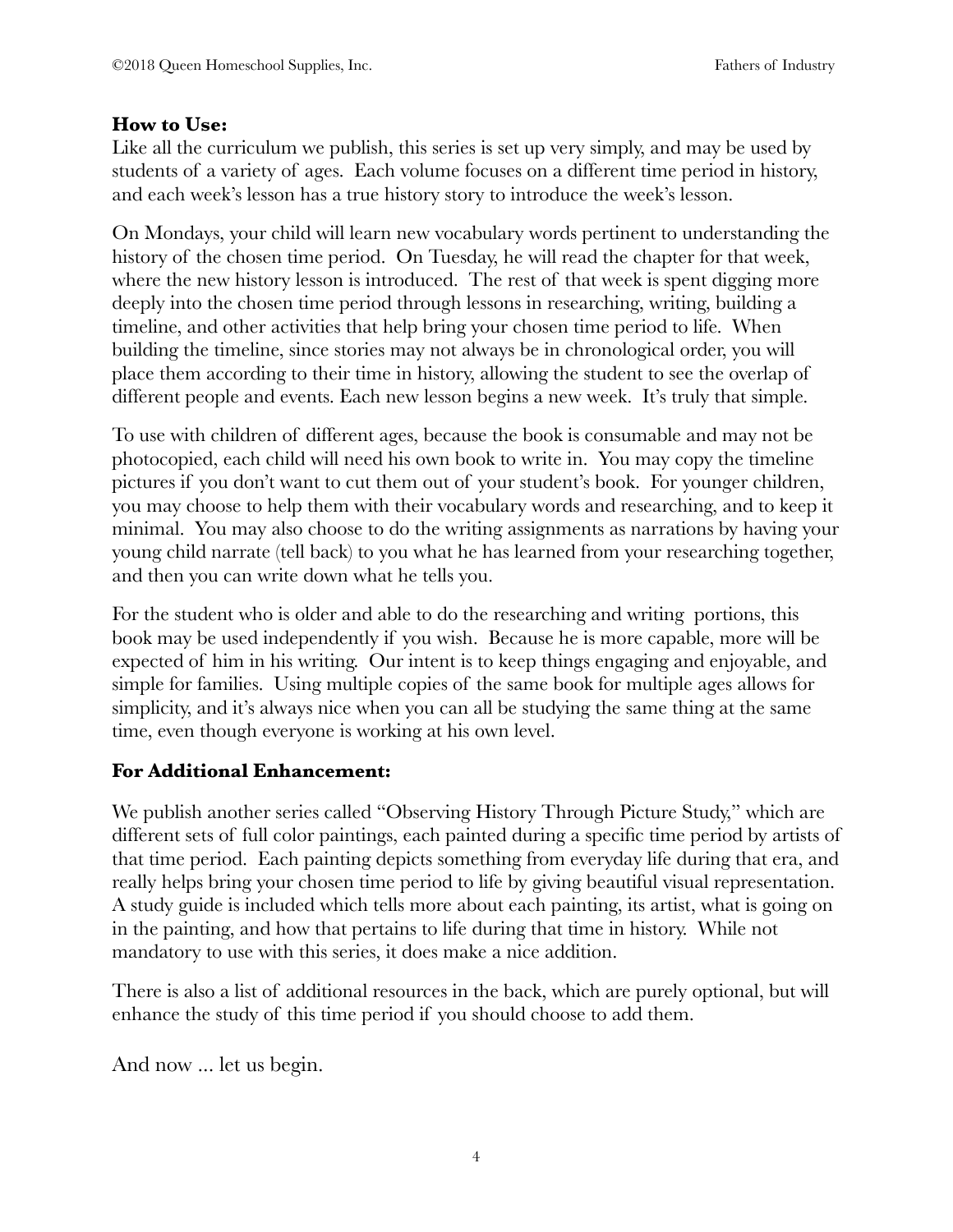## **Lesson 1, Day 1: Vocabulary**

In a dictionary, look up the following words which pertain to this week's story.

lecture -

canal -

ore -

iron -

adze -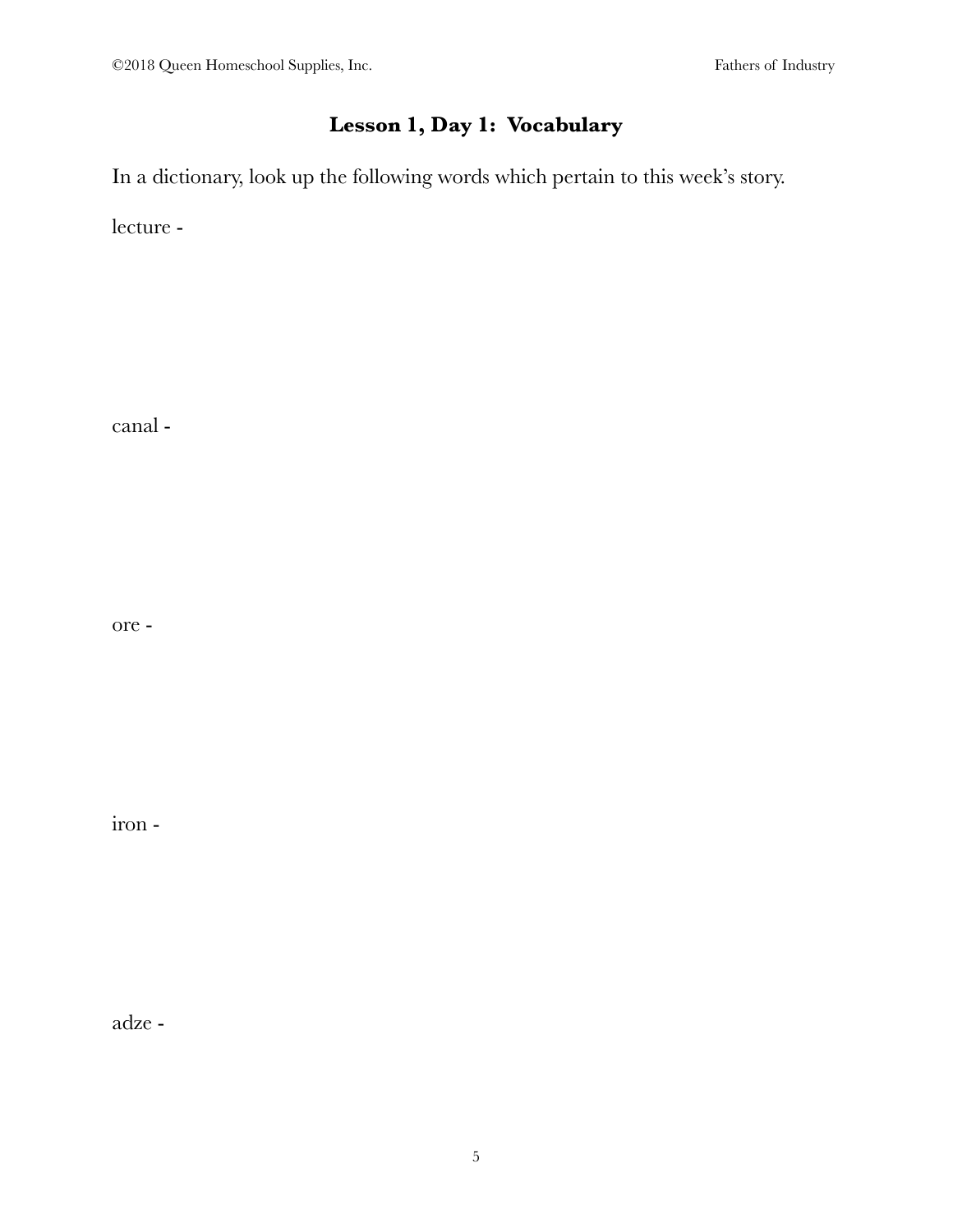## **Lesson 1, Day 2: To Read**

## **David Maydole, Hammer Maker**

When a young man begins to think of making his fortune, his first notion usually is to go away from home to some very distant place. I can tell you that a great number of the most important and famous business men of the United States struck down roots where they were first planted, and where no one supposed there was room or chance for any large thing to grow.

I will tell you a story of one of these men, as I heard it from his own lips some time ago, in a beautiful village where I lectured.

He was an old man then; and a curious thing about him was that, although he was too deaf to hear one word of a public address, he not only attended church every Sunday, but was rarely absent when a lecture was delivered.

While I was performing on that occasion, I saw him sitting just in front of the platform until the last word was uttered.

Upon being introduced to this old gentleman in his office, and learning that his business was to make hammers, I was at a loss for a subject of conversation, as it never occurred to me that there was anything to be said about hammers.

I have generally possessed a hammer, and frequently inflicted damage on my fingers therewith, but I had supposed that a hammer was simply a hammer, and that hammers were very much alike. At last I said,—

"And here you make hammers for mankind, Mr. Maydole?"

You may have noticed the name of David Maydole upon hammers. He is the man.

"Yes," said he, "I have made hammers here for twenty-eight years."

"Well, then," said I, shouting in his best ear, "by this time you ought to be able to make a pretty good hammer."

"No, I can't," was his reply. "I can't make a pretty good hammer. I make the best hammer that's made."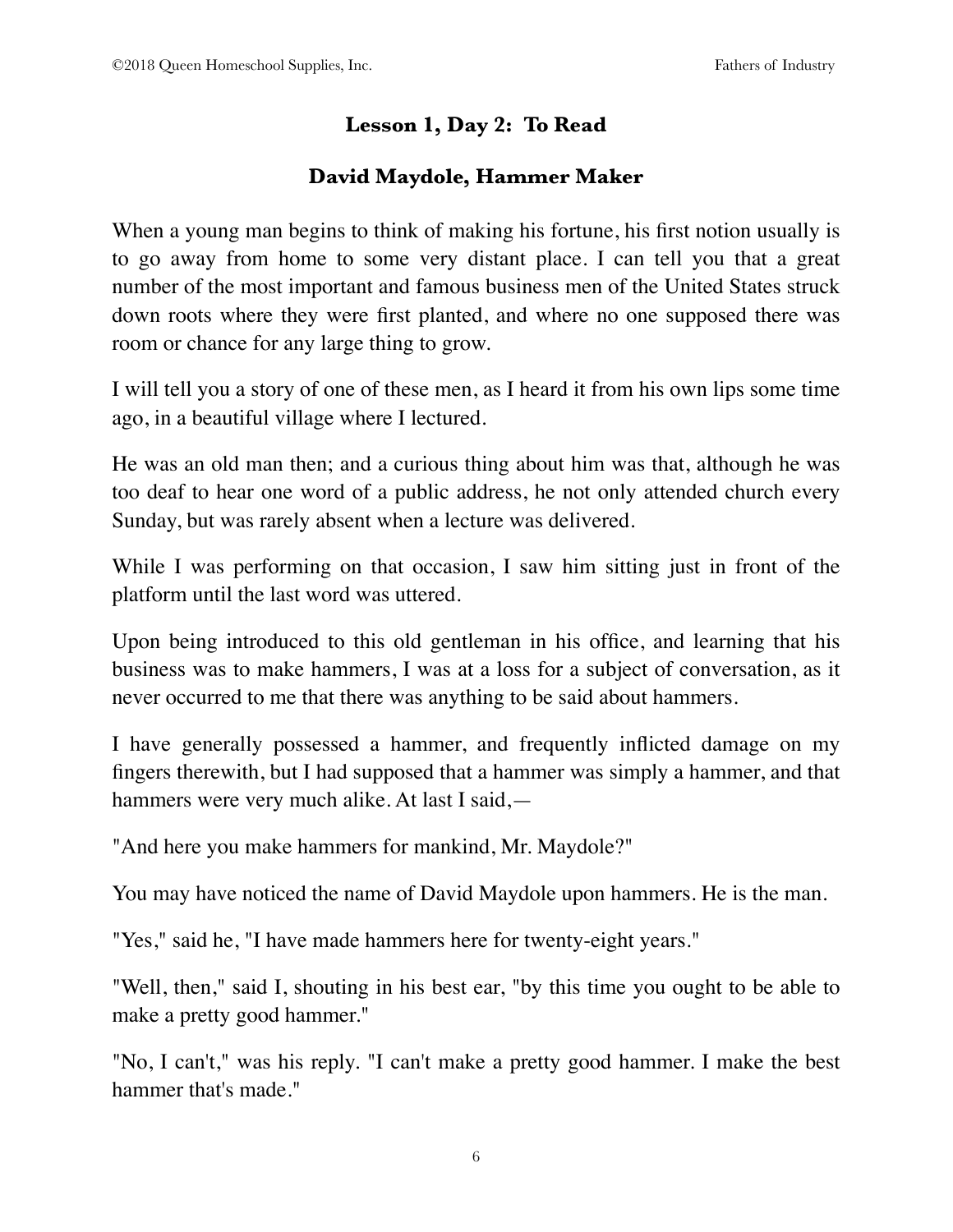That was strong language. I thought, at first, he meant it as a joke; but I soon found it was no joke at all.

He had made hammers the study of his lifetime, and, after many years of thoughtful and laborious experiment, he had actually produced an article, to which, with all his knowledge and experience, he could suggest no improvement.

I was astonished to find how many points there are about an instrument which I had always supposed a simple thing, and in how many ways a hammer can be bad.

But, first, let me tell you how he came to think of hammers.

There he was, forty years ago, in a small village of the State of New York; no railroad yet, and even the Erie Canal many miles distant. He was the village blacksmith, his establishment consisting of himself and a boy to blow the bellows.

He was troubled with his hammers. Sometimes the heads would fly off. If the metal was too soft, the hammer would wear away; if it was too hard, it would split.

At that time blacksmiths made their own hammers, and he knew very little about mixing ores to produce the toughest iron. But he was troubled with the hammer getting off the handle, a mishap which could be dangerous as well as inconvenient.

At this point of his narrative the old gentleman showed a number of old hammers, such as were in use before he began to improve the instrument; and it was plain that men had tried very hard before him to overcome this difficulty.

One hammer had an iron rod running down through the handle with a nut screwed on at the end. Another was wholly composed of iron, the head and handle being all of one piece. There were others, some exceedingly clumsy and awkward.

At last, he hit upon an improvement which led to his being able to put a hammer upon a handle in such a way that it would stay there. He made an adze-handled hammer, the head being attached to the handle after the manner of an adze.

The improvement consists in merely making *a longer hole* for the handle to go into, by which device it has a much firmer hold of the head, and can be made tight. With this improvement, if the handle is well wedged, there is no danger of the head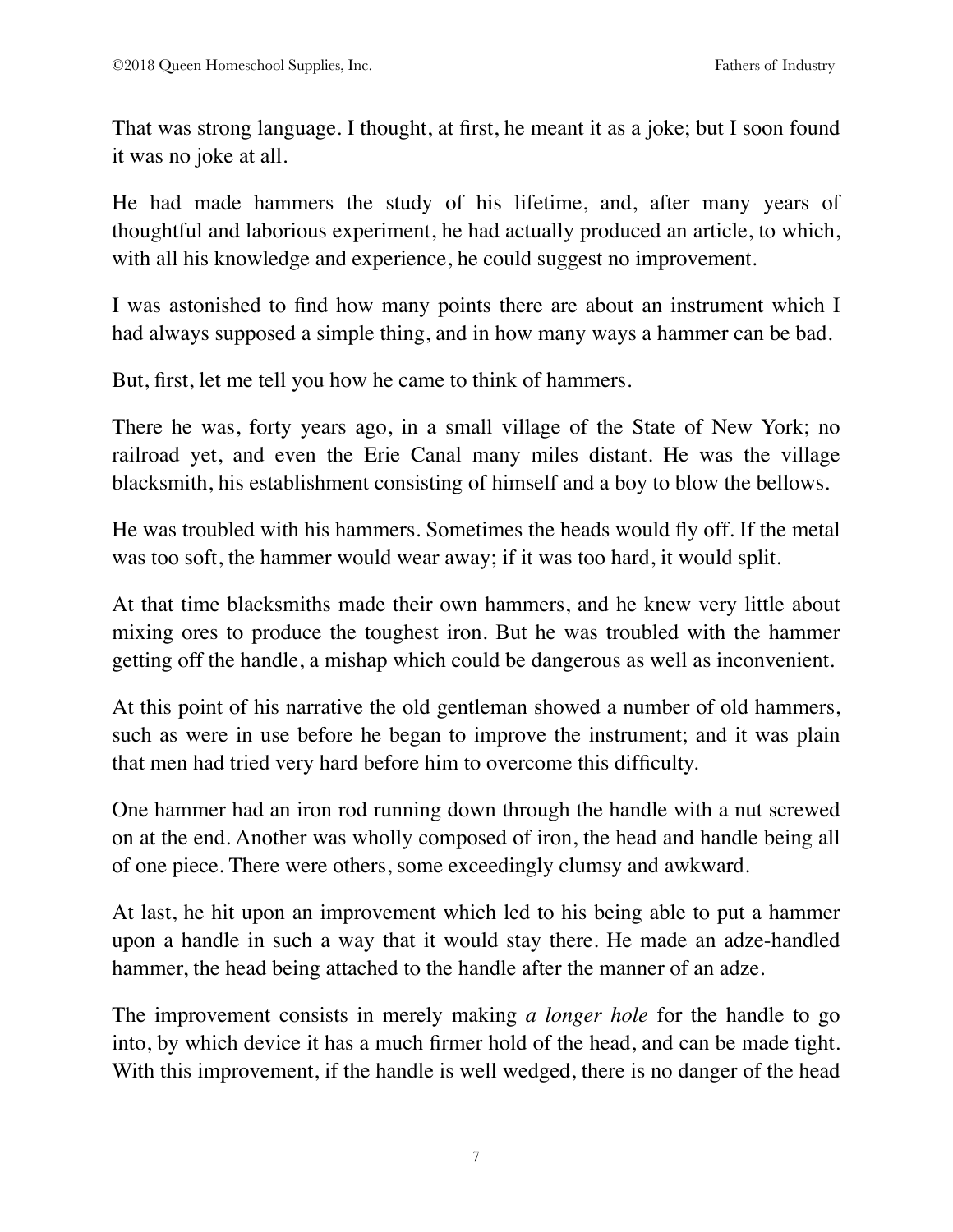flying off. He made some other changes, all of them merely for his own convenience, without a thought of going into the manufacture of hammers.

The neighborhood in which he lived would have scarcely required half a dozen new hammers per year. But one day there came to the village six carpenters to work upon a new church, and one of these men, having left his hammer at home, came to David Maydole's blacksmith's shop to get one made.

"Make me as good a hammer," said the carpenter, "as you know how."

That was touching David upon a tender place.

"As good a one as I know how?" said he. "But perhaps you don't want to pay for as good a one as I know how to make."

"Yes, I do," replied the man; "I want a good hammer."

The blacksmith made him one of his best. It was probably the best hammer that had ever been made in the world, since it contained two or three important improvements never before combined in the instrument.

The carpenter was delighted with it, and showed it to his five companions; every man of whom came the next day to the shop and wanted one just like it. They did not understand all the blacksmith's notions about tempering and mixing the metals, but they saw at a glance that the head and the handle were so united that there never was likely to be any divorce between them.

To a carpenter, the mere removal of that one defect was a boon beyond price; he could hammer away with confidence, and without fear of seeing the head of his hammer leap into the next field, unless stopped by a comrade's head.

When all the six carpenters had been supplied with these improved hammers, the contractor came and ordered two more. He seemed to think that the blacksmith ought to make *his* hammers a little better than those he had made for the men.

"I can't make any better ones," said honest David. "When I make a thing, I make it as well as I can, no matter who it's for."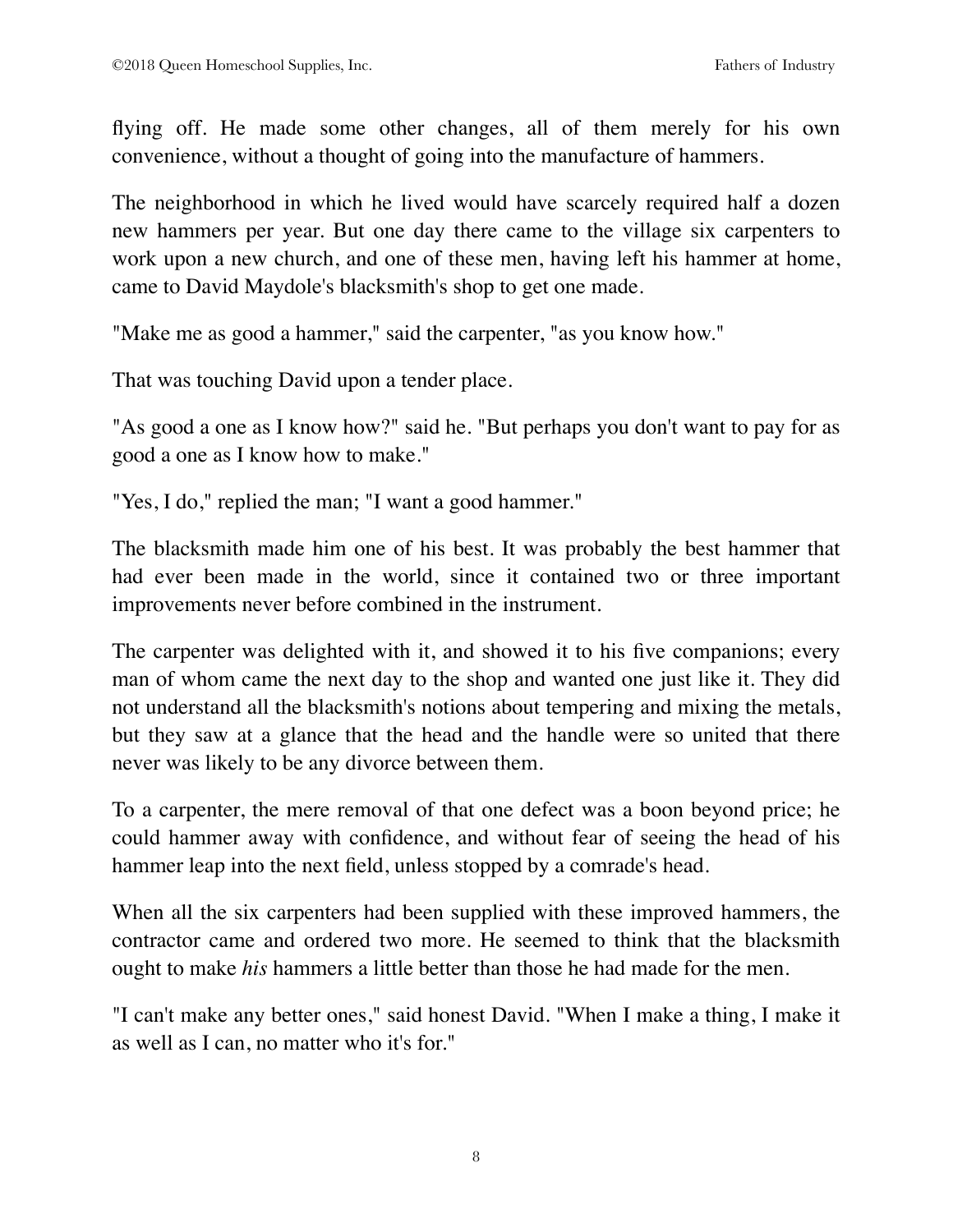Soon after, the store-keeper of the village, seeing what excellent hammers these were, gave the blacksmith an order for two dozen, which were placed upon his counter for sale.

At this time something happened to David Maydole which may fairly be called good luck; and you will generally notice events of the kind in the lives of meritorious men. "Fortune favors the brave," is an old saying, and good luck in business is very apt to befall the man who could do very well without it.

It so happened that a New York dealer in tools, named Wood, whose store was on Chatham Street, New York, happened to be in the village getting orders for tools. As soon as his eye fell upon those hammers, he bought them all and left an order for as many hammers of that kind as David Maydole could make.

That was the beginning. The young blacksmith hired a man or two, then more men, and made more hammers, and kept on making hammers during the whole of his active life, employing at last a hundred and fifteen men.

During the first twenty years, he was frequently experimenting with a view to improve the hammer. He discovered just the best combination of ores to make his hammers hard enough, without being too hard.

He gradually found out precisely the best form of every part. There is not a turn or curve about either the handle or the head which has not been patiently considered, and reconsidered, and considered again, until no further improvement seemed possible. Every handle is seasoned three years, or until there is no shrink left in it.

Perhaps the most important discovery which he made was that a perfect tool cannot be made by machinery.

Naturally, his first thought, when he found his business increasing, was to apply machinery to the manufacture, and for some years several parts of the process were thus performed. Gradually, his machines were discarded, and for many years before his retirement, every portion of the work was done by hand.

Each hammer is hammered out from a piece of iron, and is tempered over a slow charcoal fire, under the inspection of an experienced man. He looks as though he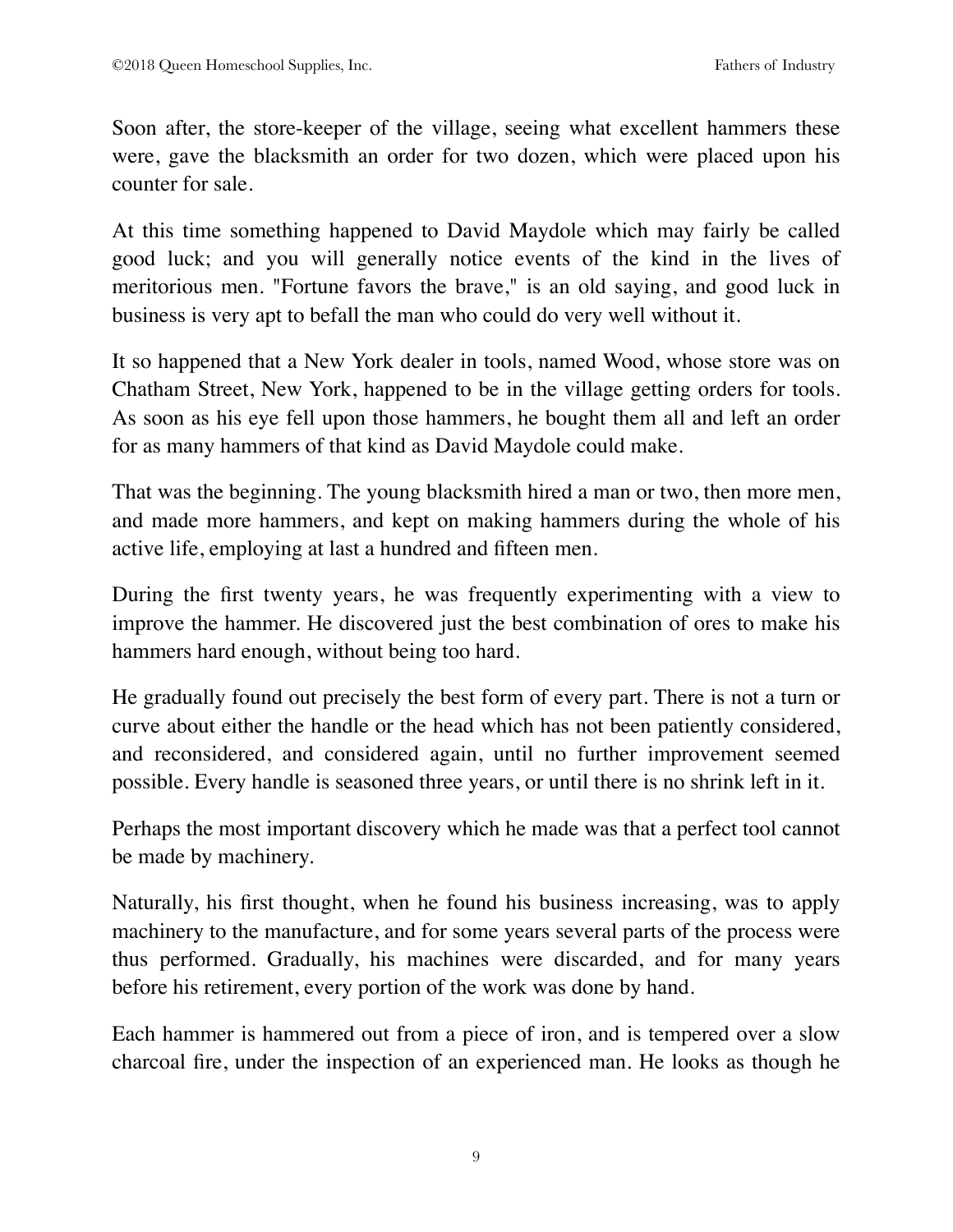were cooking his hammers on a charcoal furnace, and he watches them until the process is complete, as a cook watches mutton chops.

I heard some curious things about the management of this business. The founder never did anything to "push" it. He never advertised. He never reduced the price of his hammers because other manufacturers were doing so.

His only care, he said, had been to make a perfect hammer, to make just as many of them as people wanted, and *no more*, and to sell them at a fair price. If people did not want his hammers, he did not want to make them. If they did not want to pay what they were worth, they were welcome to buy cheaper ones of some one else.

For his own part, he was ready at any time to go back to his blacksmith's shop.

The old gentleman concluded his interesting narration by making me a present of one of his hammers, which I now cherish among my treasures.

If it had been a picture, I should have had it framed and hung up over my desk, a perpetual admonition to me to do my work well; not too fast; not too much of it; not with any showy false polish; not letting anything go till I had done all I could to make it what it should be.

In telling this little story, I have told thousands of stories. Take the word *hammer* out of it, and put *glue* in its place, and you have the history of Peter Cooper. By putting in other words, you can make the true history of every great business in the world which has lasted thirty years.

The true "protective system," of which we hear so much, is *to make the best article possible*.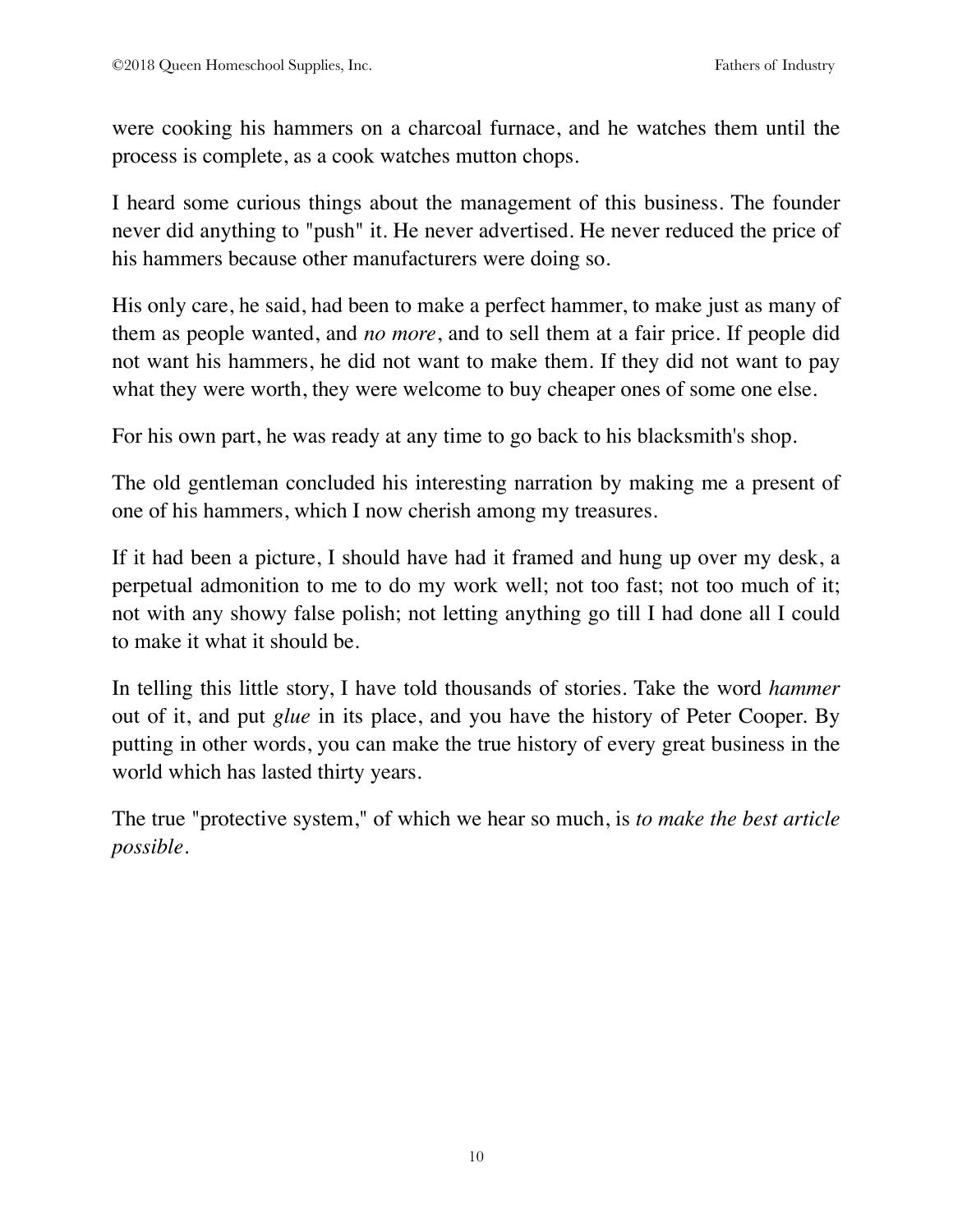## Lesson 1, Day 3: Finding Out More

Find out more about a man named Henry Cheney, who was also a manufacturer of hammers. Tell about this man and his hammers below.

| and the state of the control of the control of the control of the control of the control of the control of the<br>ست م |
|------------------------------------------------------------------------------------------------------------------------|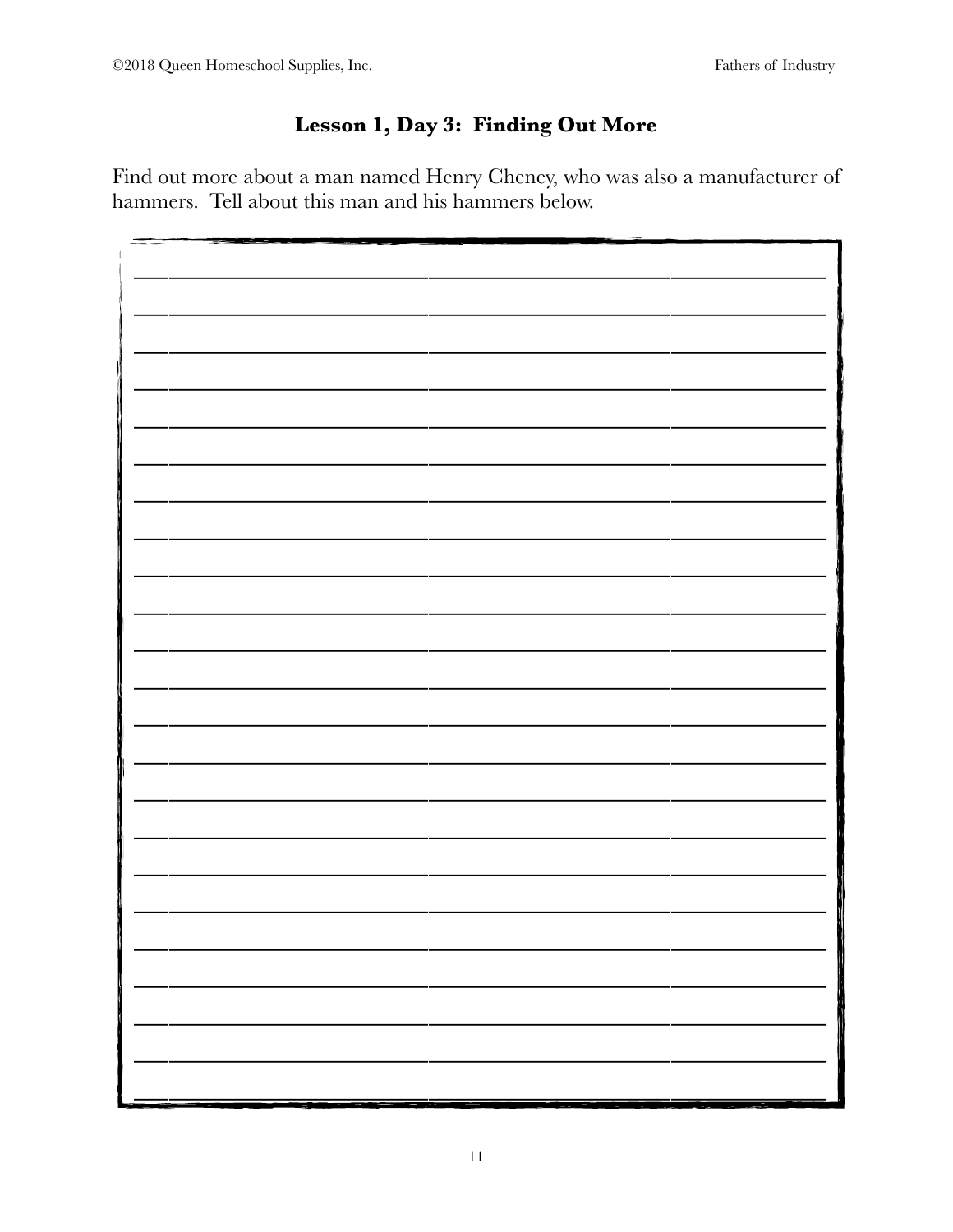#### **Lesson 1, Day 4: Digging Out the Facts**

Find and write the answers to the following questions:

What was the difference between Cheney's hammer and Maydole's hammer?

In what year was David Maydole granted patents relating to his hammer?

What was the dispute between the patents of Maydole and the patents of Cheney?

What other similarities were there between the lives of these two men?